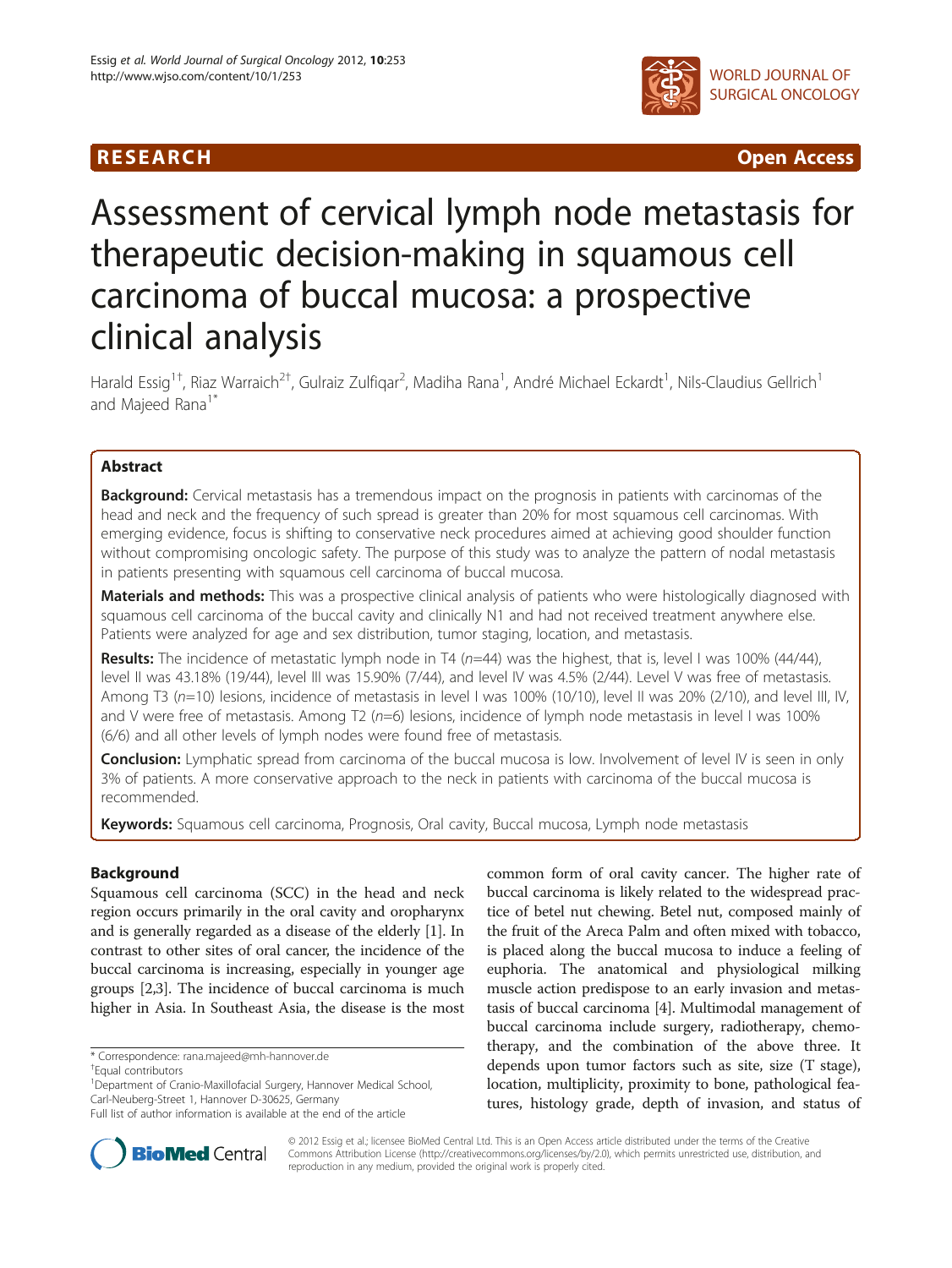cervical lymph nodes. The patient factors include previous treatments and medical condition of the patient. Competence and convenience of the surgeon, economics and compliance of the patients, and expected complications also play their role in treatment planning [[5\]](#page-5-0). Approximately 300 lymph nodes are located in the head and neck and they comprise 30% of the total 800 lymph nodes in the human body. Cervical metastasis has a tremendous impact on the prognosis in patients with carcinomas of the head and neck and the frequency of such spread is greater than 20% for most squamous cell carcinomas [[6](#page-5-0)]. Predictive factors of cervical metastasis are primary site, primary tumor size, degree of differentiation of tumor, perineural invasion, perivascular invasion, inflammatory response, and tumor DNA content (ploidy) [[7\]](#page-5-0). It is described that 49% occult metastasis in cervical lymph nodes in patients presenting with squamous cell carcinoma of buccal mucosa [\[8](#page-5-0)]. Level I was the most common site for nodal metastases (100%), followed by level II (32%), level III (16%), and level IV (8%) [[9](#page-5-0)]. Despite the development of multimodal treatment options, the prognosis remains relatively poor. After tongue carcinoma, the manifestation of occult lymph node metastasis of buccal carcinoma is observed more often than in any other cancer of the oral cavity [\[10](#page-5-0)]. An overall 5-year survival rate of 65% is described in the literature, although the distribution of tumor stages was about the same compared to the preceding 10-year period [[11,12\]](#page-5-0). Better survival was related to a more aggressive treatment of the neck even in early tumor stages and to adjuvant radiotherapy in advanced tumor stages. A considerable number of patients had to be upstaged after elective neck dissection due to occult lymph node metastasis. The number of lymph node metastasis turned out to be of prognostic value. Only a few investigations have been done into the metastasis of squamous cell carcinoma of the buccal mucosa. But it is striking that the incidence of cervical lymph node metastasis from cancer of the buccal mucosa is significant.

The aim of this study is to analyze our data on the pattern of nodal metastasis in patients presenting with squamous cell carcinoma of buccal mucosa, their topographic distribution in different levels of cervical lymph nodes to provide grounds for an appropriate and optimal type of neck dissection required to obtain valid criteria for therapeutic decision-making in clinical routine.

## Materials and methods

The study was approved by the local ethics committee at the King Edward Medical University Lahore (KEMU-2008/602). Study subjects were enrolled in a clinical protocol reviewed and approved by the institutional cancer board. Before the beginning of the study, written informed consent was obtained from each patient.

#### **Patients**

Patients were enrolled from the King Edward Medical University, Department of Oral and Maxillofacial Surgery. Sixty patients with tumor sizes T2 to T4 and clinically proven N1 neck were evaluated for the presence of metastasis in subsequent levels. All patients were provided with an informed consent and completed a detailed questionnaire, which included information on demographics, smoking and alcohol use, betel nut chewing, current medications, general health, and dental care history.

## Sample size

The calculated sample size was 60 cases with 95% confidence level, 12% margin of error, and taking expected percentage of metastasis in level III, that is, 32% in patients of squamous cell carcinoma of buccal mucosa undergoing extended supra-omohyoid neck dissection/ selective (levels I to V).

## Study including criteria and protocol

Only patients aged 25 to 75 years with squamous cell carcinoma of buccal mucosa, tumor size T2 to T4 and clinically involved N1 were included in this study. Potential participants would have been excluded from the study because of history of being previously operated, systemic metastasis, already irradiated, co-morbid medical conditions resulting in fitness problem for general anesthesia. The clinical inclusion and exclusion criteria are shown in Table [1.](#page-2-0)

All patients provided an informed consent and completed a detailed questionnaire, which included information on demographics, smoking and alcohol use, betel nut chewing, current medications, general health, and dental care history.

## Data collection

Incisional biopsy proven patients with tumor sizes T2 to T4, N1, M0 of oral squamous cell carcinoma of buccal mucosa presenting at the Department of Oral & Maxillofacial Surgery, King Edward Medical University, Lahore were admitted and prepared for surgery. Grading of the tumor among all patients was done according to the American Joint Committee on Cancer (AJCC)/UICC 2002 TNM classification. The demographic variables (that is, name, age, sex, address) will be recorded and informed consent will be taken.

Resection of the tumor with a safe margin of 1 cm to 1.5 cm was done in all patients. Moreover, neck dissection was done by one experienced operator in all patients and the extent of neck dissection was extended supraomohyoid/selective (levels I to V). Margins of all resected specimens of primary tumor and cervical lymph nodes were marked with silk orientation sutures (Figure [1](#page-2-0)).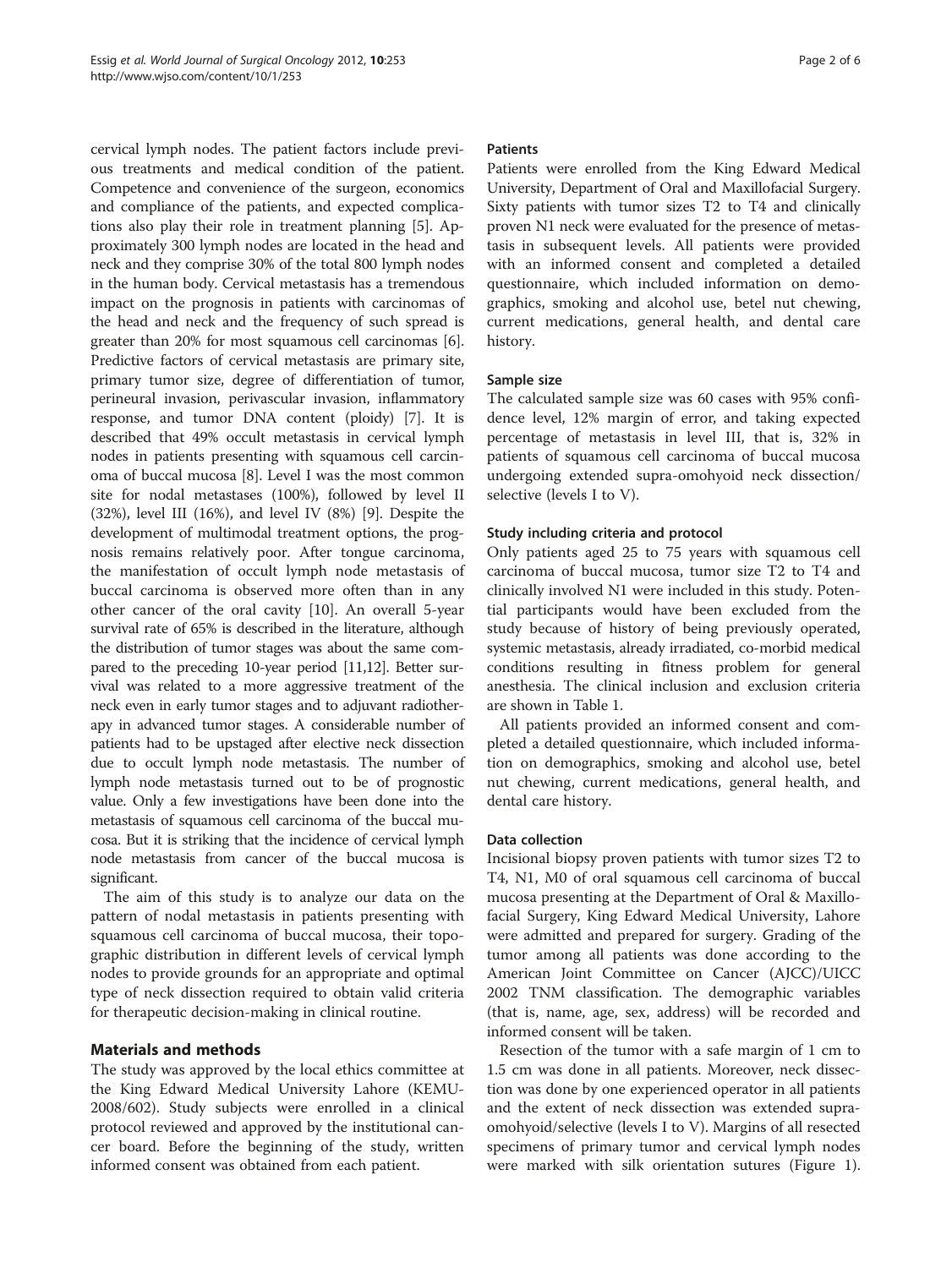<span id="page-2-0"></span>Table 1 Patient's preoperative demographic data

| Inclusion criteria                                                                 | <b>Exclusion criteria</b>                                                                       |
|------------------------------------------------------------------------------------|-------------------------------------------------------------------------------------------------|
| Age 25 to 75 years, irrespective<br>of gender                                      | Previously operated                                                                             |
| Histopathologically proven<br>cases of squamous cell carcinoma<br>of buccal mucosa | Systemic metastasis (detected by<br>means of chest X-ray, abdominal<br>ultrasound, and CT scan) |
| Primary tumor site in oral cavity<br>is buccal mucosa                              | Unfit for general anesthesia                                                                    |
| Clinical tumor size T <sub>2</sub> to T <sub>4</sub>                               | Previously irradiated                                                                           |
| Lymph node involvement: N1<br>(clinically and with<br>sonographic examination)     | Without written informed<br>consent                                                             |

Level 1 was marked with one silk string, level II with two silk strings, level III with three silk strings, level IV with four silk strings, and level V with five silk strings (Figure [2](#page-3-0)). The marked specimen along with biopsy form containing details of history and description of orientation silk strings was then sent for histopathological examination in which presence or absence of metastatic tumor cells was noted in level I to V lymph nodes. The above information was collected on performa attached as annexure-I.

## Statistical analysis

The collected information was transferred to SPSS (Statistical Package for the Social Sciences) version 11.5. The results will be presented in the form of frequencies and percentages. Qualitative variables such as levels of cervical lymph nodes (levels I, II and III, IV, V) and sex were presented as percentages and frequencies. Data were stratified for size of tumor (T2 to T4) to address effect modifiers. Quantitative variables such as age were presented as mean ± SD.

## Results

Sixty patients of squamous cell carcinoma (SCC) of buccal mucosa were included. There were 75% male patients  $(n=45)$  and 25% female patients  $(n=15)$ . The male:female ratio was 3:1. The mean age was  $56.55$  years  $\pm$  5.48. Minimum age was 26 years and maximum was 66 years. According to T classification most of the cases were of T4 ( $>4$  cm; 73.3%) ( $n=44$ ), while T3 ( $>4$  cm) lesions were 16.7% ( $n=10$ ) on second number, and only 10% ( $n=6$ ) cases were with T2-sized lesions in our case series (Table [2](#page-3-0)).

According to metastatic node, the highest incidence of histopathologically positive lymph node level was level I (that is, 66.7%,  $n=40$ ) followed by positive levels I and II (that is, 21.7%,  $n=13$ ), and on the third number was positive levels I, II, and III (that is, 8.3%,  $n=5$ ) while only 3.3%  $(n=2)$  cases were of positive I, II, III, and IV lymph node levels. Level V was not positive in any of the case Table [3.](#page-3-0)

Between T classification and metastatic node, crosstabulation showed that the incidence of metastatic lymph node in T4  $(n=44)$  was the highest, that is, level I was 100% (44/44), level II was 43.18% (19/44), level III was 15.90% (7/44), and level IV was 4.5% (2/44); level V

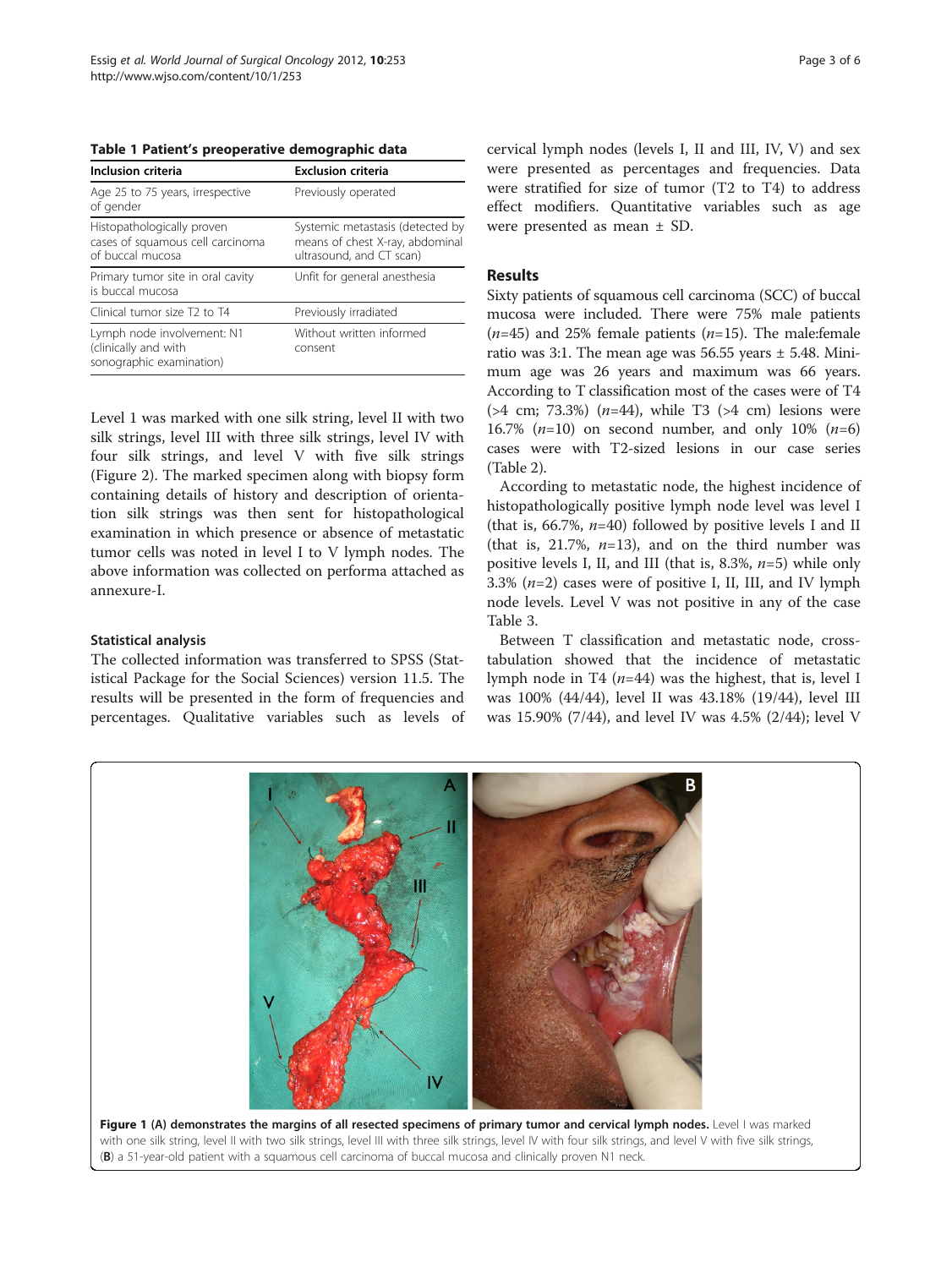<span id="page-3-0"></span>

was free of metastasis. Among T3  $(n=10)$  lesions, incidence of metastasis in level I was 100% (10/10), level II was 20% (2/10), and levels III, IV, and V were free of metastasis. Among T2  $(n=6)$  lesions, incidence of lymph node metastasis in level I was 100% (6/6) and all other levels of lymph nodes were found free of metastasis. So the results of our study coincide with the study conducted by Y Tzu-Chen et al. (Figure three).

|                          | SCC of buccal mucosa |  |
|--------------------------|----------------------|--|
|                          | $n=60$               |  |
| Age (mean $\pm$ sd)      | $56.55 \pm 5.48$     |  |
| Gender, n (%)            |                      |  |
| Male                     | 45 (75)              |  |
| Female                   | 15(25)               |  |
| Smoking, n (%)           |                      |  |
| Never                    | 10(16.6)             |  |
| Previous                 | 16 (26.7)            |  |
| Actual                   | 34 (56.7)            |  |
| Alcohol, n (%)           |                      |  |
| Never                    | 39 (65)              |  |
| $≤20$ g/d                | 13 (21.7)            |  |
| 21 to 40 g/d             | 4(6.7)               |  |
| 41 to 60 g/d             | 2(3.3)               |  |
| 61 to 80 g/d             | 0(0)                 |  |
| Unknown                  | 2(3.3)               |  |
| Betel nut chewing, n (%) |                      |  |
| Yes                      | 52 (86.7)            |  |
| No                       | 8(13.3)              |  |
| Tumor size, n (%)        |                      |  |
| T <sub>2</sub>           | 6(10)                |  |
| T <sub>3</sub>           | 10(16.7)             |  |
| <b>T4</b>                | 44 (73.3)            |  |

|  | Table 3 Metastatic lymph node levels |  |  |  |
|--|--------------------------------------|--|--|--|
|--|--------------------------------------|--|--|--|

|                           | Frequency | Percentage |
|---------------------------|-----------|------------|
| Level I                   | 40        | 66.7%      |
| Levels I, II              | 13        | 21.7%      |
| Levels I, II, III         | 5         | 8.3%       |
| Levels I, II, III, and IV | 2         | 3.3%       |
| Total                     | 60        | 100%       |

## **Discussion**

Buccal carcinoma commonly presents as a slow-growing mass on the buccal mucosa. Small lesions tend to be asymptomatic and are often noted surprisingly on dental examination. Pain commonly occurs as the lesion enlarges and ulceration develops. Oral intake may worsen the pain and lead to malnutrition and dehydration. Associated symptoms include bleeding, poor denture fit, facial weakness or sensory changes, dysphagia, odynophagia, and trismus [\[9](#page-5-0)].

A detailed medical history is important to determine the patient's candidacy for surgery or radiation therapy. The person often has a history of betel nut chewing, tobacco, and alcohol use. A history of previous malignancies of the upper aero digestive tract should be ascertained. The appropriate management of the neck in patients with squamous head and neck cancers is critically important because the presence of cervical metastasis is the most powerful independent indicator of locoregional recurrence and overall survival rate. Clinically undetectable nodal metastasis is the worst possible scenario for treatment failure. Incidence of neck metastasis in oral SCC is reported to be 34% to 50% [[13,14](#page-5-0)].

Sixty patients with squamous cell carcinoma (SCC) fulfilling the inclusion criteria who presented in the Department of Oral & Maxillofacial Surgery in 6 months' duration of this study were included. Forty-five (75%) patients were men; 15 (25%) patients were women. The male:female ratio was 3:1, this shows male predominance which is in agreement to earlier studies by Amador et al. [[15\]](#page-5-0). This is probably due to the fact that in Southeast Asia, snuff dipping and other tobacco-related habits are more common among men compared to women [\[16](#page-5-0)]. However, gender of the patient does not significantly influence the survival rate. Among the total 60 patients reported in our study, mean age was 56.55 years. Similar results have been found by Manuel *et al.* that SCC is a disease of middle age from the third to fifth decades [\[4](#page-5-0)].

SCC can involve any of the oral subsites and each primary site of the tumor has its own significance regarding the behavior of the tumor and its growth pattern as well as metastasis to cervical lymph nodes. Buccal mucosa is a very common presenting site of oral SCC, the higher rates of buccal mucosa carcinoma in Pakistan are likely related to the widespread practice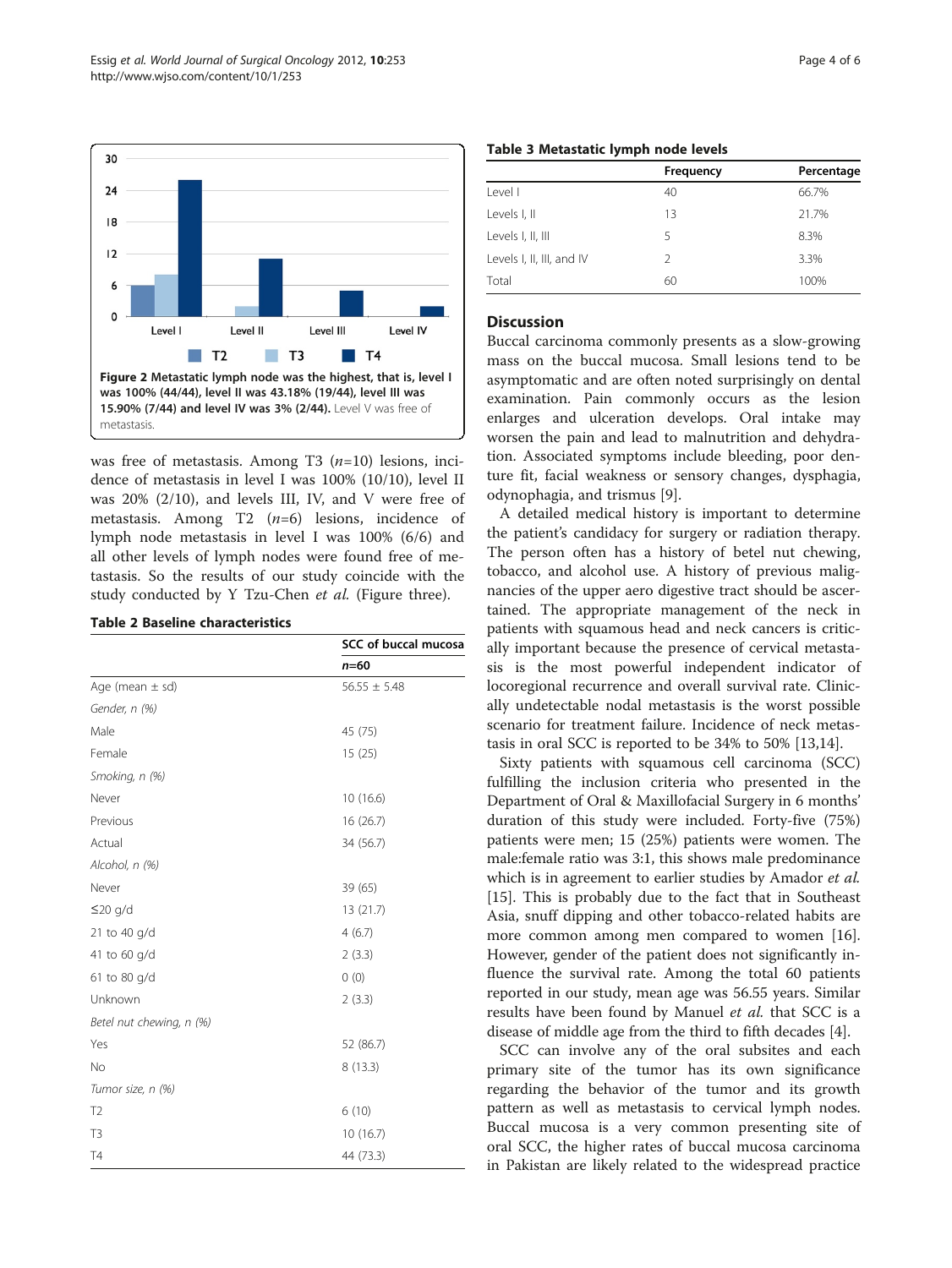of betel nut chewing and snuff dipping. Betel nut, composed primarily of the fruit of the areca palm and often mixed with tobacco, is placed along the buccal mucosa to induce a feeling of euphoria. Buccal carcinoma related to betel nut chewing tends to develop at an earlier age, with most cases occurring between the ages of 40 and 70 years.

The time of presentation of the cases was very late as compared to the previous other studies and most of the cases were T4 73.3%  $(n=44)$ , followed by T3 lesions which were  $16.7\%$  ( $n=10$ ), and only  $10\%$  ( $n=6$ ) cases were T2 lesions in our case series.

In cases of oral SCC, metastasis in the cervical lymph nodes may occur even in T1 or T2 cases of primary tumor [\[17\]](#page-5-0), which is a problem when establishing a therapeutic regimen. However, a possible predicting factor has not been established. Although control of the primary tumor of the oral cavity, particularly in the early stages, is often achieved, treatment failure frequently results from recurrence in the cervical lymph nodes, even among patients who initially present with no clinical evidence of neck disease. In the present study, we found that the incidence of metastasis in lymph nodes in T4  $(n=44)$  was the highest, that is level I was 100% (44/44), level II was 43.18% (19/44), level III was 15.90%  $(7/44)$ , and level IV was 4.5%  $(2/44)$ ; level V was free of any metastatic evidence of the disease. Among T3  $(n=10)$  lesions, incidence of metastasis in level I was 100% (10/10), level II was 20% (2/10), and levels III, IV, and V were free of metastasis. Among T2  $(n=6)$  lesions incidence of lymph node metastasis in level I was 100% (6/6) and all other levels of lymph nodes were found free of the disease so the above said results coincides with the results of Tzu-Chen et al. [[18](#page-5-0)].

Also the previous studies support our finding that tumor size is a predictor of lymph node metastasis though they propose that tumor thickness is a more reliable factor [[19,20\]](#page-5-0). This is further explained by Di Troia [[21](#page-5-0)] who points to difficulty for the tumor emboli to form in small caliber lymphatics of the superficial areas, compared with wider lymphatics of deeper tissues [[20\]](#page-5-0). However, tumor thickness is a radiological or histological parameter, which cannot be assessed preoperatively by clinical examination or biopsy [\[21-23](#page-5-0)].

This study was very selective in the sense that we selected patients only with N1 disease. On ethical grounds, patients fulfilling the criteria for functional neck dissection were only selected. There is an important controversy in treatment of neck in cases of oral cavity carcinoma as to whether to perform radical, modified, or selective neck dissection. If selective neck dissection is to be carried out, which levels need to be removed? Radical neck dissection produced significant long-term morbidity and deformity secondary to sacrifice of the spinal accessory nerve, sternocleidomastoid muscle, internal jugular vein (particularly if bilateral), and to the large incisions, skin flaps, and extent of resection. Shoulder dysfunction, paraesthesia, and chronic neck and shoulder pain were, and still are, sequelae of the radical neck dissection.

As the world is moving towards more and more conservative and less invasive approaches in treatment of oral cavity carcinomas, supraomohyoid neck dissection with the removal of level I, II, and III lymph nodes is advocated by many surgeons. Supraomohyoid neck dissection has been quite satisfactory regarding clearance of metastatic nodes, in context to 5-year survival and recurrence rates [[24\]](#page-5-0). We have found that level IV involvement in our study and we recommend removal of level IV lymph nodes along with the removal of levels I, II, and III. Many studies support that level IV must also be removed along with levels I to III. Few studies showed involvement of level IV lymph nodes <10% of the cases [[6,25\]](#page-5-0). In another study, level IV involvement was found to be 7% [[7\]](#page-5-0). We have found the involvement of level IV nodes in 3% of the cases, so we advocate selective neck dissection (levels I to IV) in patients presenting with buccal mucosa carcinoma with N1 neck disease.

## Conclusion

Lymphatic spread from carcinoma of the buccal mucosa is low. The most common region with cervical lymph node metastasis is levels I to III in the ipsilateral neck. Involvement of level IV is seen in only 3% of patients. A more conservative approach to the neck in patients with carcinoma of the buccal mucosa is recommended. This study provides modern treatment strategies for the management of squamous cell carcinoma (SCC) of buccal mucosa.

## Consent statement

Written informed consent was obtained from the patients for publication of this study and accompanying images. A copy of the written consent is available for review by the Editor-in-Chief of this journal.

#### Competing interests

The authors declare that they have no competing interests.

#### Authors' contributions

HE, RW, GZ, MAR, AME, NCG, and MR conceived the study and participated in its design and coordination. HE, RW, and MR made substantial contributions to data acquisition and conception of manuscript. FM and MAR have done statistical analysis. HE and MR drafted and designed the manuscript and contributed equally to this work. RW, AME, NCG, and MR were involved in revising the manuscript. All authors read and approved the final manuscript.

#### Funding

The article processing charges are funded by the Deutsche Forschungsgemeinschaft (DFG), 'Open Acess Publizieren'.